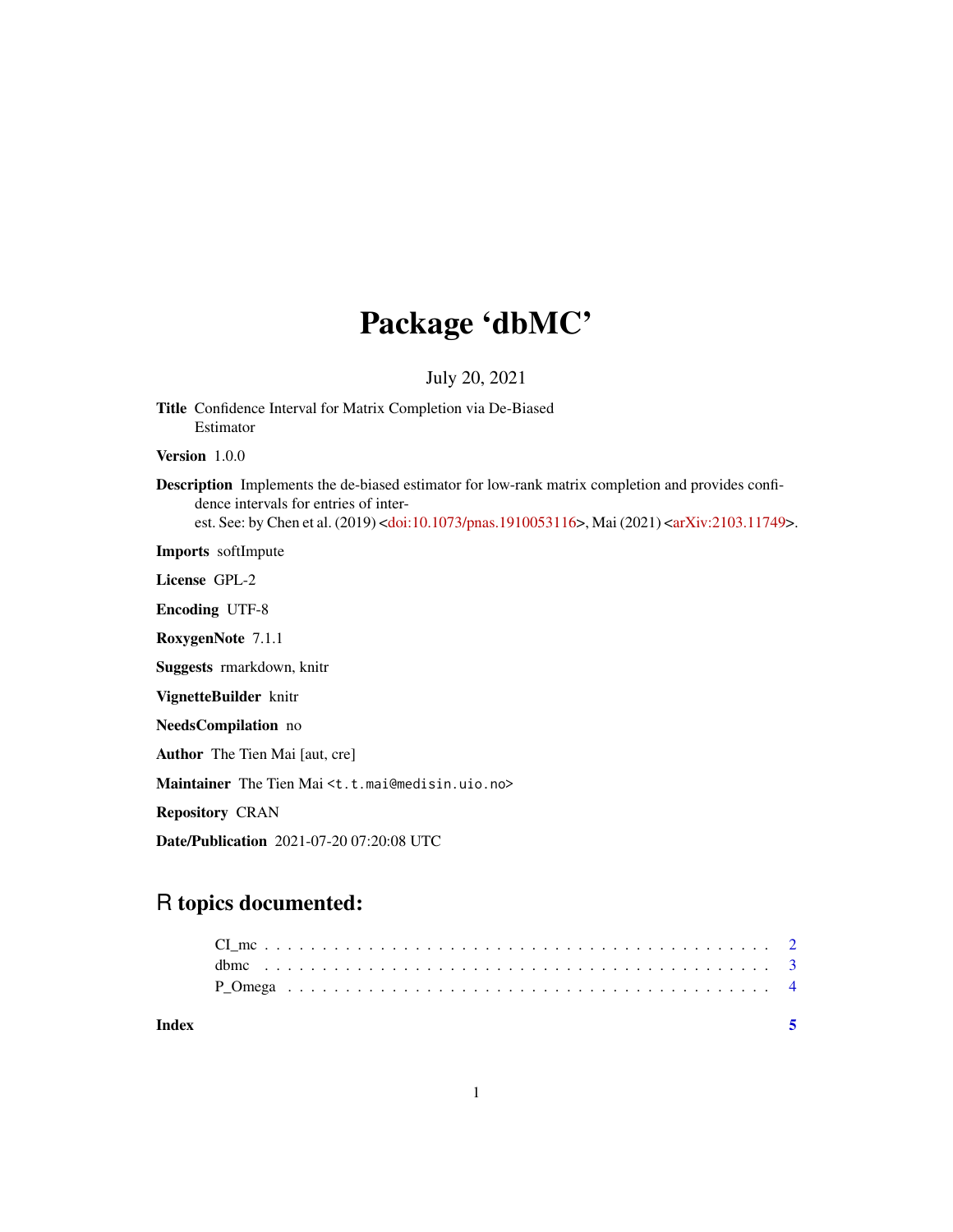<span id="page-1-0"></span>

#### Description

This function returns a CI for an entries of interest with a significant level alpha

#### Usage

```
CI_mc(i, j, alpha = 0.05, missfrac, X.db, est_rank, sigma2 = 1)
```
#### Arguments

| i        | the row index of the interest entry $X_i$ , i, i                                                           |
|----------|------------------------------------------------------------------------------------------------------------|
| j        | the row index of the interest entry $X_i$ ,                                                                |
| alpha    | confidence level, default is 0.05                                                                          |
| missfrac | the missing proportion in the underlying matrix. It is the total of missing entries<br>over total entries. |
| X.db     | the de-biased estimated matrix from the 'dbmc' function.                                                   |
| est_rank | the (estimated) low-rank of the underlying matrix or the rank of the de-biased<br>estimator.               |
| sigma2   | the noise-variance level.                                                                                  |

#### Value

CI confidence interval.

- (i,j) the location of the entry at i-th row and j-th column.
- v.ij the estimated variance of the limiting Gaussian distribution.

#### References

Chen et al (2019). Inference and uncertainty quantification for noisy matrix completion. PNAS, 116(46), 22931-22937.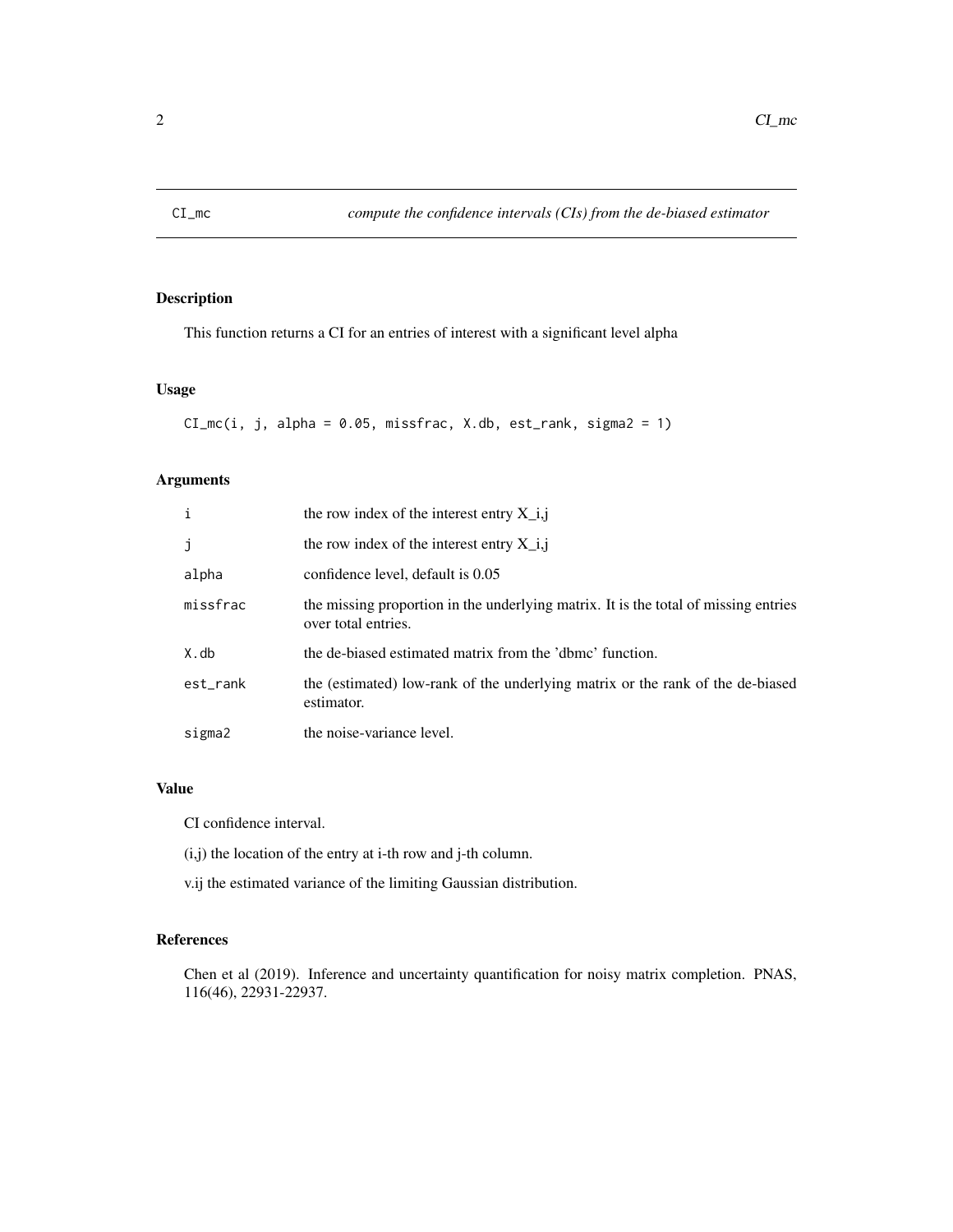<span id="page-2-0"></span>

#### Description

de-biased low-rank matrix completion estimator

This function compute a de-biased estimator from a rank-r matrix completion using the algorithms from the package "softImpute".

#### Usage

dbmc(x, ximp, entries\_miss, est\_rank)

#### Arguments

| X.           | the initial matrix with missing entries                                        |
|--------------|--------------------------------------------------------------------------------|
| ximp         | an imputed matrix, output from the package "softImpute".                       |
| entries_miss | the missing indices                                                            |
| est_rank     | the rank of the matrix x, or the estimated rank from the package "softImpute". |

#### Value

x.db the de-baised estimation matrix.

#### References

Chen et al (2019). Inference and uncertainty quantification for noisy matrix completion. PNAS, 116(46), 22931-22937.

#### Examples

```
# simulated data
require(softImpute)
n = 100
p = 100J = 2 # the true low-rank
np = n * psig2 = 1missfrac = 0.5# xtrue is the underlying matrix that we do not know and want to recover it
xtrue = matrix(rnorm(n*J),n,J)%*%matrix(rnorm(J*p),J,p)
# generating missing entries locations
imiss = sample(np,np*missfrac,replace=FALSE)
# xna is the observed matrix with missing entries
xna = xtrue + matrix(rnorm(np, sd = sig2), nr = n, nc = p)
xna[imiss] = NA
lamda = 2.5*sig2*sqrt(n*p)
```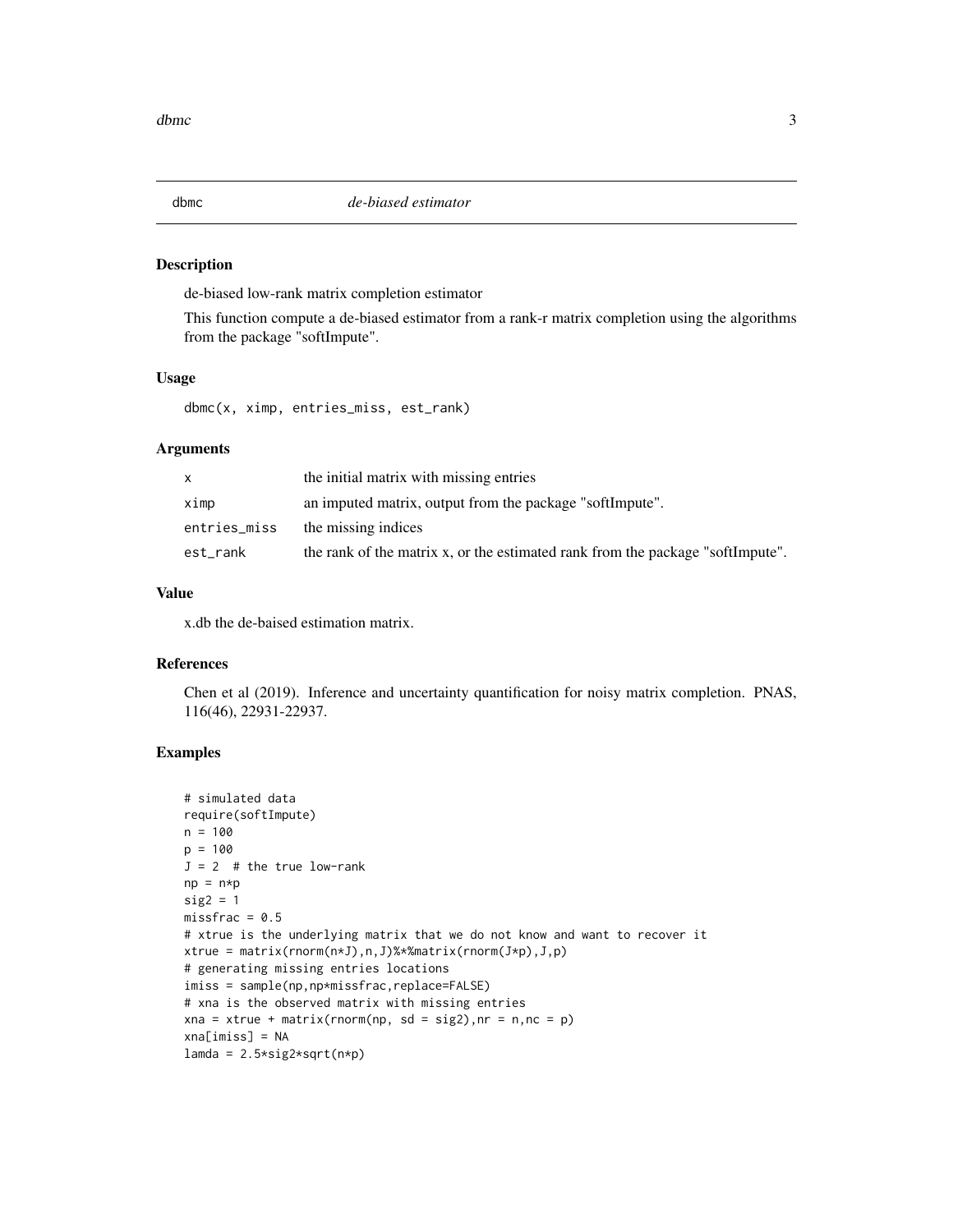```
# note that we only have xna as our initial data
# first, fit a softImpute method
fit1 = softImpute(xna, type = 'als')
# complete the matrix by a softImpute method
ximp = complete(xna, fit1)mean((ximp - xtrue)^2);rankMatrix(ximp,.1)[1]
# now, de-biased the softImpute method
x.db = dbmc(x = xna,ximp = ximp,entries_miss = imiss,
            est\_rank = 2)mean((x.db - xtrue)^2);rankMatrix(x.db,.1)[1]
```
#### P\_Omega *projection onto observation set*

#### Description

This function returns a matrix where the missing entries are replaced by 0 s.

#### Usage

P\_Omega(a, entri)

#### Arguments

| a     | a matrix.                 |
|-------|---------------------------|
| entri | missing entries location. |

#### Value

Return a matrix whose its missing entries are replaced by 0 s.